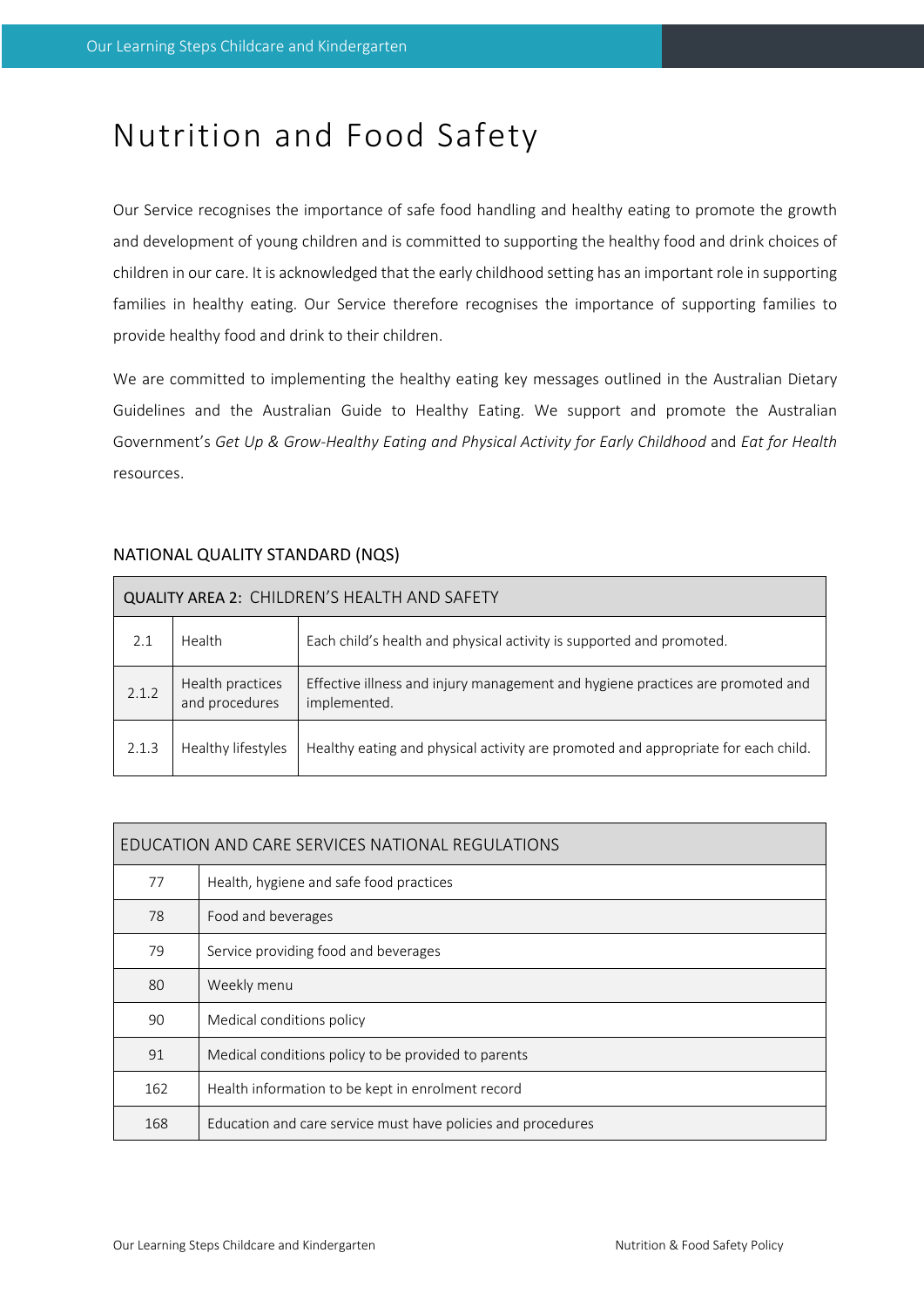### RELATED POLICIES

| Bottled Breast Milk                         | Multicultural Policy                 |
|---------------------------------------------|--------------------------------------|
| Infant Bottle Safety and Preparation Policy | Sterilising Bottles and Teats Policy |

#### PURPOSE

Early childhood education and care (ECEC) Services are required by legislation to ensure the provision of healthy foods and drinks that meet the requirements for children according to the *Australian Dietary Guidelines*. It is essential that our Service partners with families to provide education about nutrition and promote healthy eating habits for young children to positively influence their health and wellbeing. Dietary and healthy eating habits formed in the early years are shown to continue into adulthood and can reduce the risk factors associated with chronic adult conditions such as obesity, type 2 diabetes and cardiovascular disease.

Our Service recognises the importance of healthy eating for the growth, development, and wellbeing of young children and is committed to promoting and supporting healthy food and drink choices for children in our care. This policy affirms our position on the provision of healthy food and drink while children are in our care and the promotion and education of healthy choices for optimum nutrition.

We believe in providing a positive eating environment that reflects dietary requirements, cultural and family values, and promotes lifelong learning for children, as we commit to implementing and embedding the healthy eating key messages outlined in the NSW Health's *Munch & Move* program into our curriculum and to support the *National Healthy Eating Guidelines for Early Childhood Settings* outlined in the *Get Up & Grow* resources*.*

Our Service is also committed to ensuring consistently high standards of food preparation and food storage and transportation are adhered to.

#### SCOPE

This policy applies to children, families, staff, visitors, and management of the Service.

#### IMPLEMENTATION

Our Service has a responsibility to help children to develop good food practices and approaches, by working with families and educators.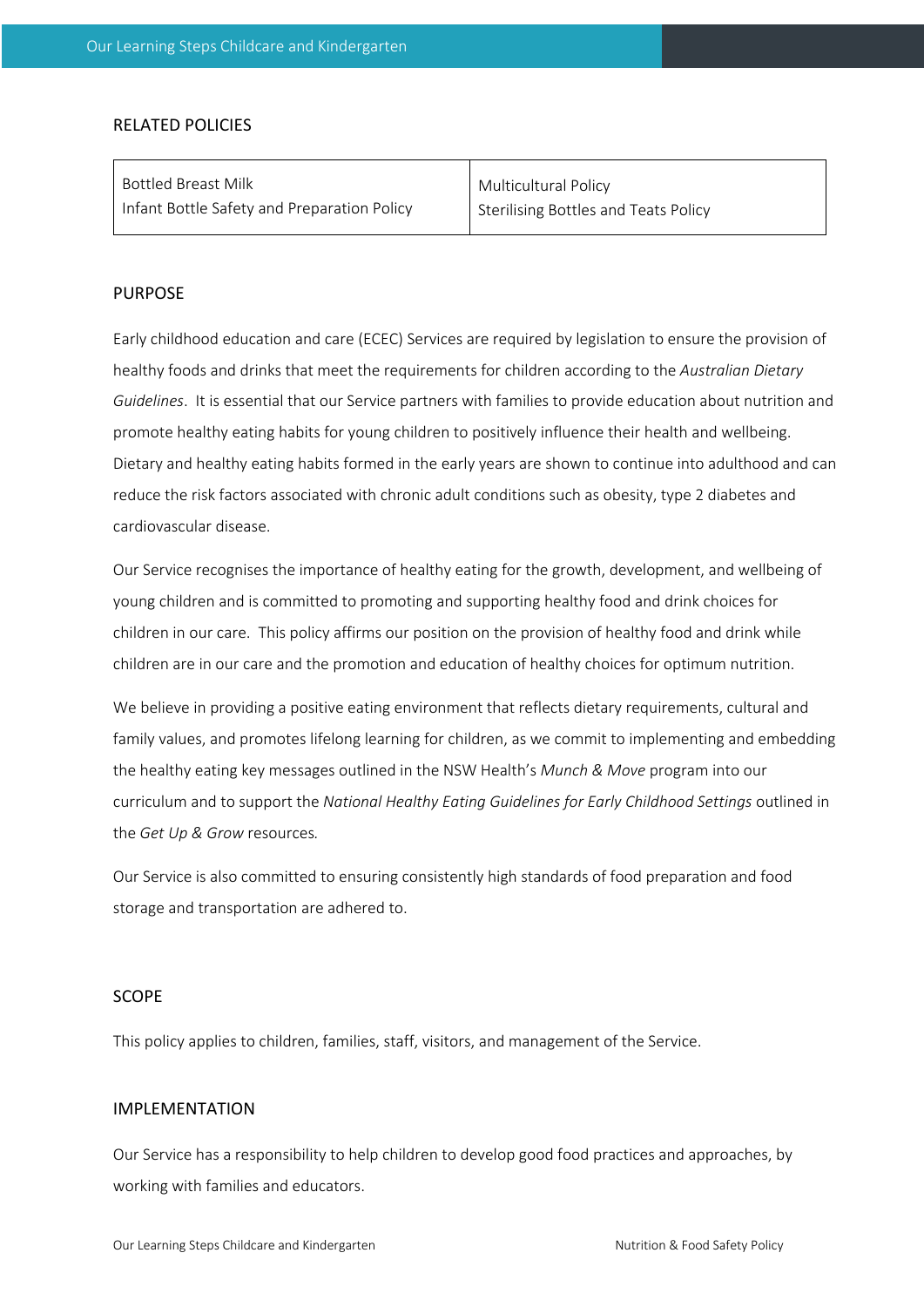All food prepared by the Service or families will endeavour to be consistent with the Australian Dietary Guidelines and provide children with 50% of the recommended dietary intake for all nutrients. Food will be served at various times throughout the day to cater for all children's nutritional needs.

Mealtimes reflect a relaxed and pleasant environment where educators engage in meaningful conversations with children. This assists in creating a positive and enjoyable eating environment.

Food will be prepared in accordance with the Food Safety Program. All kitchens and food preparation areas will comply with Food Standards Australia and New Zealand (FSANZ).

## **NUTRITION**

## Encourage and support breastfeeding and appropriate introduction of solid foods

- Provide a suitable place within the Service where mothers can breastfeed their babies or express breast milk.
- Support mothers to continue breastfeeding until babies are at least 12 months of age while offering appropriate complementary foods from around 6 months of age.
- Ensure the safe handling of breast milk and infant formula including transporting, storing, thawing, warming, preparing, and bottle feeding.
- In consultation with families, offer cooled pre-boiled water as an additional drink from around 6 months of age.
- Where breastfeeding is discontinued before 12 months of age, substitute with a commercial infant formula.
- Always bottle-feed babies by holding baby in a semi-upright position.
- Ensure appropriate foods (type and texture) are introduced around 6 months of age.
- Adjust the texture of foods offered between 6 and 12 months of age to match the baby's developmental stage.
- Offer a variety of foods to babies from all the food groups.
- Always supervise babies while drinking and eating, ensuring safe bottle-feeding and eating practices at all times.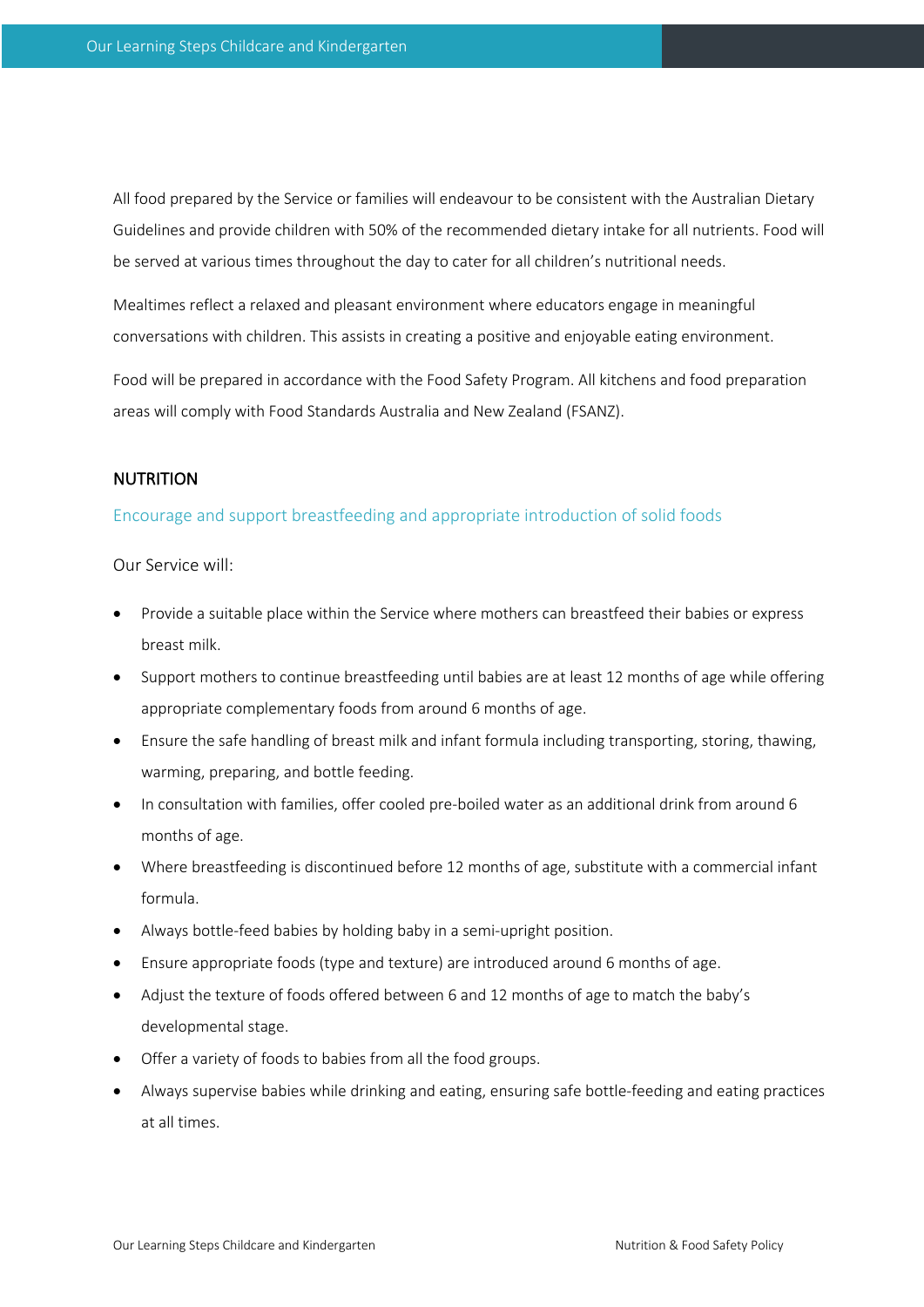Promote healthy food and drinks based on the Australian Guide to Healthy Eating and the Dietary Guidelines for Children and Adolescents.

## Our Service will:

# *Where food is provided by the Service:*

- Provide children with a wide variety of healthy and nutritious foods for meals and snacks including fruit and vegetables, wholegrain cereal products, dairy products, lean meats, and alternatives.
- Plan and display the Service menu (at least four weeks at a time) that is based on sound menu planning principles and meets 50% of the daily nutritional needs of children.
- Plan healthy snacks on the menu to complement what is served at mealtimes and ensure the snacks are substantial enough to meet the energy and nutrient needs of children.
- Vary the meals and snacks on the menu to keep children interested and to introduce children to a range of healthy food ideas.

# MANAGEMENT/NOMINATED SUPERVISOR/EDUCATORS WILL:

- Ensure water is readily available for children to drink throughout the day in both the indoor and outdoor environment.
- Be aware of children with food allergies, food intolerances, and special diets and consult with families to develop individual management plans.
- Ensure young children do not have access to foods that may cause choking.
- Ensure all children remain seated while eating and drinking.
- Ensure all children are always supervised children whilst eating and drinking.
- Encourage and provide opportunities for cooking staff and educators to undertake regular professional development to maintain and enhance their knowledge about early childhood nutrition.
- Follow the guidelines for serving different types of food and the serving sizes in the Guidelines and may use the Australian Government "eat for health" calculator- www.eatforhealth.gov.au
- Display nutritional information for families and keep them regularly updated.
- Ensure the weekly menu is displayed in an accessible and prominent area for parents to view.
- Ensure the weekly menu is accurate and describes the food and beverages provided each day of the week.
- Ensure food is presently attractively.
- Ensure infants are fed individually by educators.
- Ensure age and developmentally appropriately utensils and furniture is provided for each child.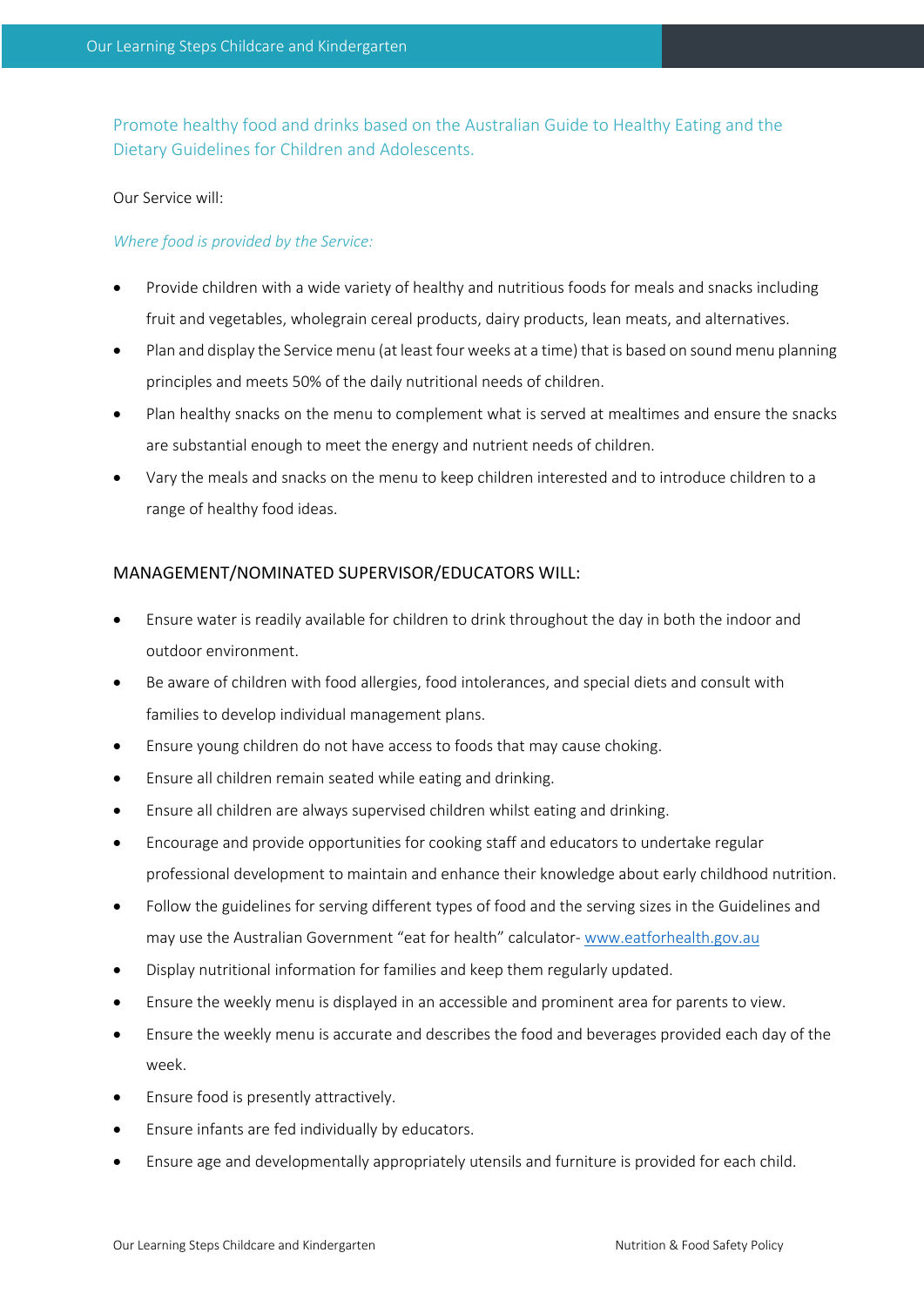- Not allow food to be used as a form of punishment or to be used as a reward or bribe.
- Not allow the children to be force fed or being required to eat food they do not like or more than they want to eat.
- Encourage toddlers to be independent and develop social skills at meal times.
- Establish healthy eating habits in the children by incorporating nutritional information into our program.
- Talk to families about their child's food intake and voice any concerns about their child's eating.
- Encourage parents to the best of our ability to continue our healthy eating message in their homes.

# FOOD HYGIENE

Food poisoning is caused by bacteria, viruses, or other toxins being present in food and can cause extremely unpleasant symptoms such as diarrhoea, vomiting, stomach cramps, and fevers. Children under five years of age are considered a high-risk group as their immune systems are still developing and they produce less of the stomach acid required to kill harmful bacteria than older children or adults (Foodsafety.gov, 2019).

Our Service will strictly adhere to food hygiene standards to prevent the risk of food poisoning.

#### *Buying and transporting food:*

Our Service will:

- Always check labels for the 'use by' and 'best before' dates, understanding that 'use by' dates apply to perishable foods that could potentially cause food poisoning if out of date, whilst 'best before' dates refer to food items with long shelf life but quality could be compromised.
- Avoid buying food items in damaged, swollen, leaking or dented packaging.
- Always check eggs: Never buy dirty or cracked eggs.
- Never buy any food item if unsure about its quality.
- Ensure fresh meat, chicken, or fish products cannot leak on to other food items.
- Ensure chilled, frozen, and hot food items are kept out of the 'danger zone' (5 °C to 60 °C) on the trip back to the Service by:
	- o Not getting chilled frozen, or hot food items until the end of the shopping.
	- o Placing these items in an insulated shopping bag or cooler.
	- o Immediately unpacking and storing these items upon the return to the Service.

### *Storing food:*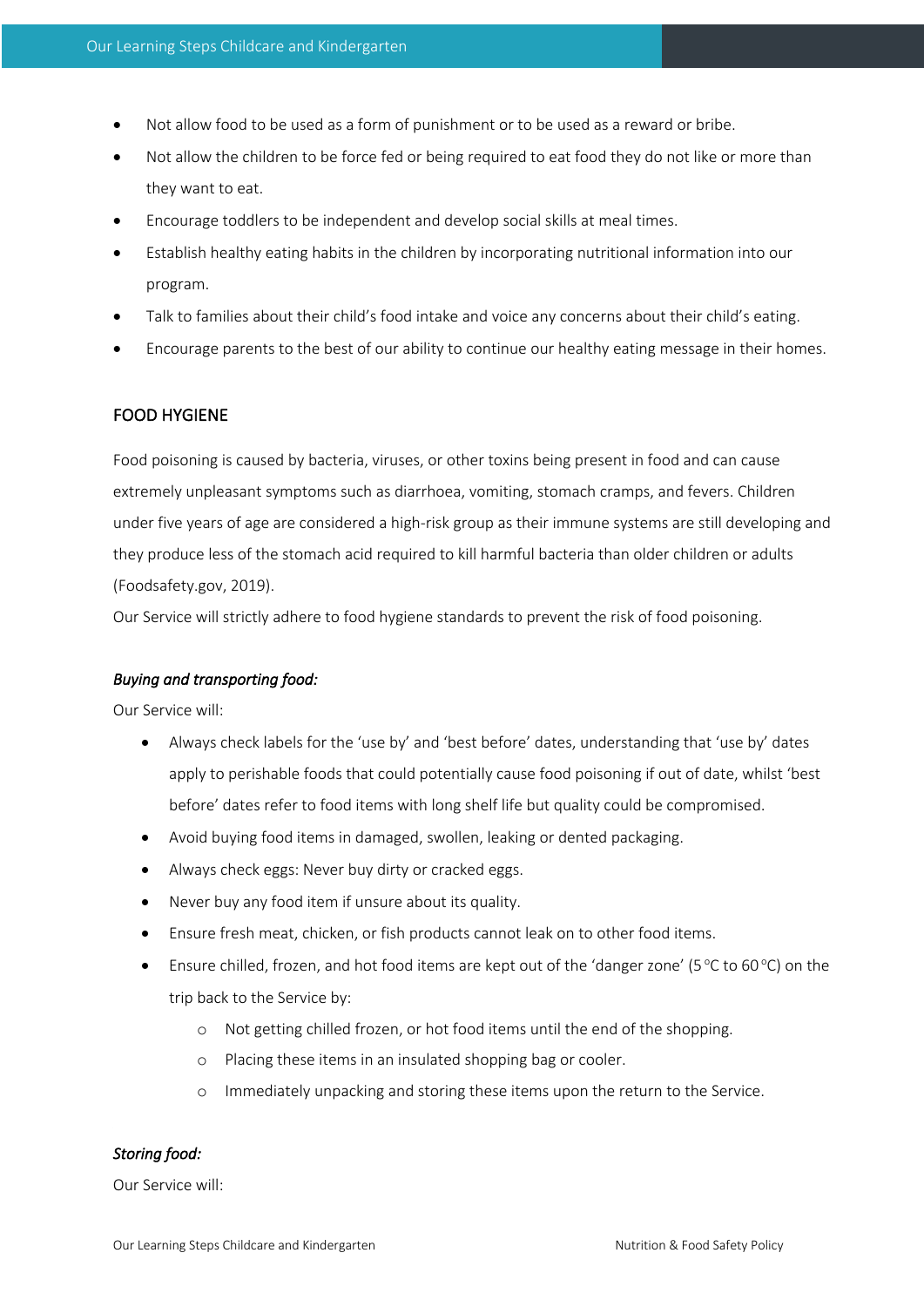- Ensure the refrigerator and freezer has a thermometer and that the refrigerator is maintained at 5 °C or below and the freezer is maintained at -17 °C or below.
- Ensure fridge and freezer temperatures are checked daily.
- Store raw foods below cooked foods in the refrigerator to avoid cross contamination by foods dripping onto other foods.
- Ensure that all foods stored in the refrigerator are stored in strong food-safe containers with either a tight-fitting lid, or tightly applied plastic wrap or foil.
- Ensure that all foods not stored in their original packaging are labelled with:
	- o The name of the food,
	- o The 'use by' date,
	- o The date the food was opened,
	- o Details of any allergens present in the food.
- Transfer the contents of opened cans into appropriate containers.
- Ensure all bottles and jars are refrigerated after opening.
- Place 'left-over' hot food in an appropriate sealed container in the refrigerator as soon as the steam has stopped rising. Food can be cooled quickly to this point by placing in smaller quantities in shallow containers, reducing the amount of time sitting in the 'danger zone'.
- Not reuse disposable containers (e.g. Chinese food containers).
- Store dry foods in labelled and sealed, air-tight containers if not in original packaging.
- Store dry foods in cupboards or if in a walk-in pantry, on shelving no lower than 30cm from the floor.
- Not place anything on the floor of a walk-in pantry (as containers of any type create easy access to shelves for mice and rats).
- Store bulk dry foods only in food-safe and airtight containers.
- Use the FIFO (first in, first out) rule for all foods (dry, chilled, and frozen) to ensure rotation of stock so that older stock is used first.
- Store cleaning supplies separate to food items.

# *Preparing and serving food:*

- **•** Ensure that all cooked food is cooked through and reaches 60 $^{\circ}$ C.
- Ensure that cooked food is served promptly, or
- $\bullet$  Use a thermometer to ensure that hot food is maintained at above 60 $^{\circ}$ C until ready to serve.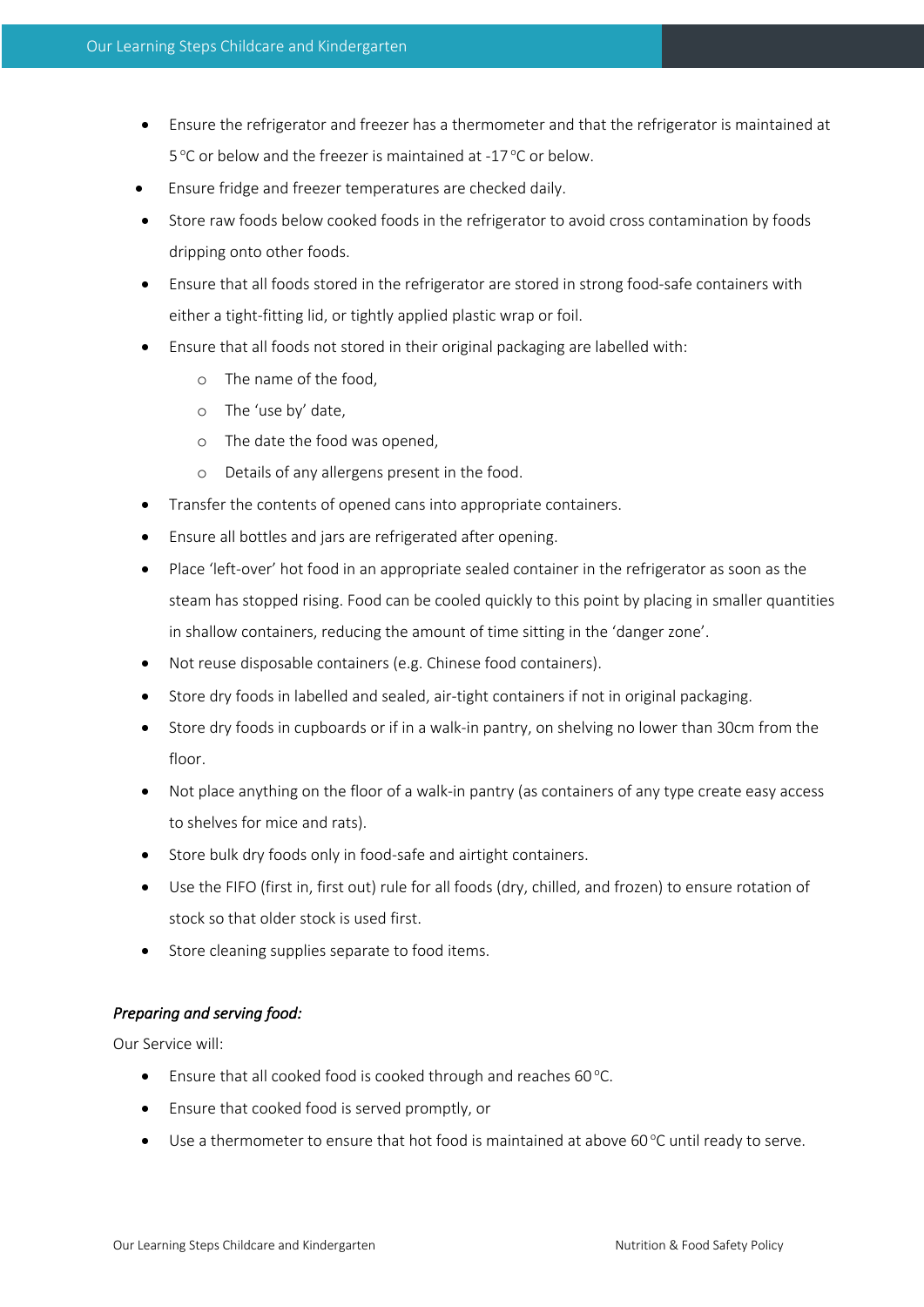- $\bullet$  Ensure that prepared cold food is stored in the refrigerator maintained at below 5 °C until ready to serve.
- Discard any cooked food that has been left in the 'danger zone' for two or more hours. Do not reheat.
- Reheat cooked food (if required, for example for a child who was sleeping at lunch time) to a temperature of 70 °C (but only ever reheat once. Discard if the food is not eaten after being reheated).
- Keep cooked and ready-to-eat foods separate from raw foods.
- Wash fruit and vegetables thoroughly under clean running water before preparation.
- Ensure unused washed fruit or vegetables are thoroughly dry before returning to storage.
- Ensure food that has been dropped on the floor is immediately discarded.
- Thoroughly clean kitchen utensils and equipment between using with different foods and/or between different tasks.
- Avoid cross-contamination by ensuring that separate knives and utensils are used for different foods.
- Avoid cross-contamination by ensuring that colour-coded cutting boards are used (note that it doesn't matter which colour you use for which food providing signs are displayed to alert all staff). Common colours are:
	- o Blue: raw fish/seafood
	- o Green: fruit and vegetables
	- o Red: raw meat
	- o Brown: cooked meat
	- o Yellow: raw poultry
	- o White: bakery and dairy
- Ensure that gloves are changed between handling different foods or changing tasks.
- Ensure that staff preparing food for children with food allergies or intolerances are proficient at reading ingredient labels.
- Ensure that children with food allergies and/or intolerances are served their meals and snacks individually on an easily identifiable plate (e.g. different colour), and that food is securely covered with plastic wrap until received by the child to prevent possible cross-contamination.
- Ensure that unwell staff do not handle food.

# *Cleaning:*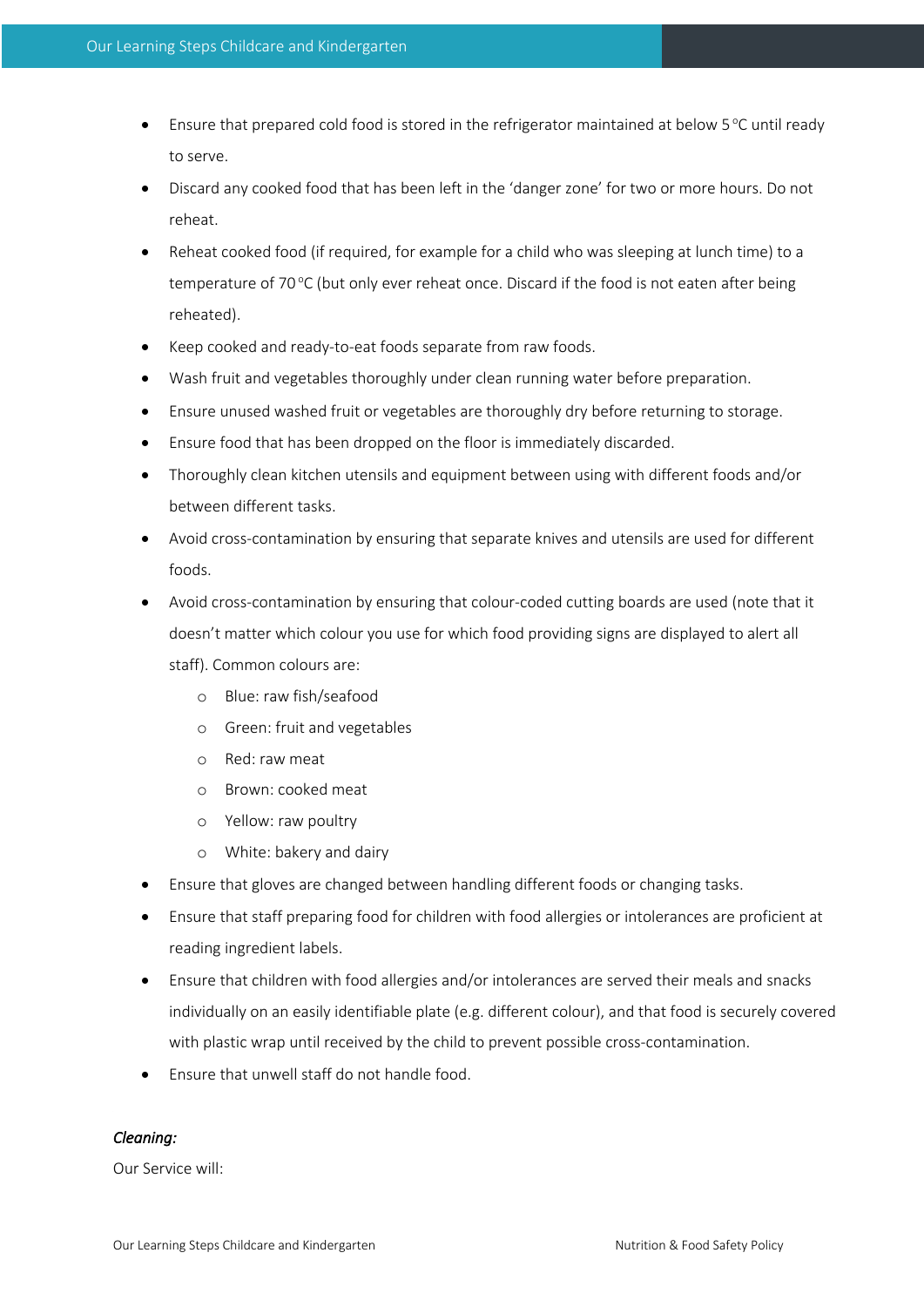- Ensure that food preparation areas and surfaces are cleaned both before, after, and during any food preparation.
- Ensure that all cooking and serving utensils are cleaned and sanitised before use.
- Ensure that all dishwashing sponges, brushes, and scourers are cleaned after each use and allowed to air dry or placed in the dishwasher.
- Ensure the food storage area is clean, ventilated, dry, pest free, and not in direct sunlight.
- Ensure refrigerators and freezers are cleaned regularly and door seals checked and replaced if not in good repair.
- Prevent pest infestations by cleaning spills as quickly as possible and ensuring rubbish and food scraps are disposed of frequently.
- Ensure that floor mops are thoroughly cleaned and air dried after each use.
- Replace any cleaning equipment that shows signs of wear or permanent soiling.

# *Personal hygiene for food handlers:*

Our Service will ensure:

- Clean clothing is worn by food handlers (such as an apron or appropriate jacket).
- Hand and wrist jewellery is not worn while preparing food (e.g. rings and bracelets).
- Nails are kept short and clean and no nail polish is worn (as it can chip into food and hide dirt under the nails).
- Strict hand-washing hygiene is adhered to, including washing hands each time they return to the kitchen before continuing with food preparation duties.
- Wounds or cuts are covered with a brightly coloured, waterproof dressing (that will easily be seen if it falls off), and gloves will be worn over any dressings.
- Staff who are not well will not prepare or handle food.

# All staff handling food will:

- Ensure gloves (or food tongs) are used by all staff handling 'ready to eat' foods.
- Ensure children and staff wash and dry their hands (using hand sanitiser, or soap, running water, and single use disposable towels or individual hand towels) before handling food or eating meals and snacks.
- Ensure food is stored and served at safe temperatures (below  $5^{\circ}$ C or above 60 $^{\circ}$ C), with consideration to the safe eating temperature requirements of children.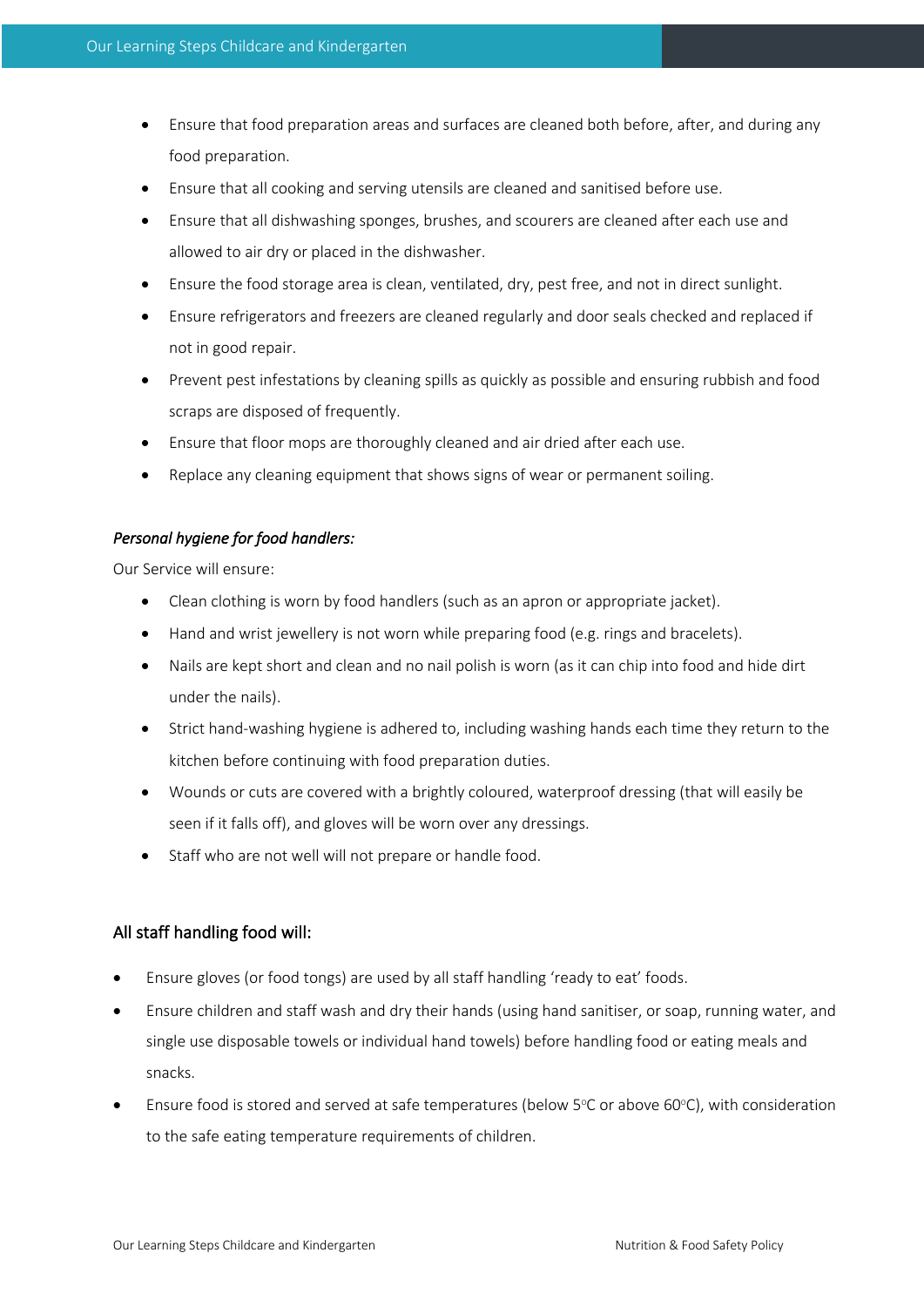- Ensure separate cutting boards are used for raw meat and chicken, fruit and vegetables, and utensils and hands are washed before touching other foods.
- Discourage children from handling other children's food and utensils.
- Ensure food-handling staff members attend relevant training courses and pass relevant information on to the rest of the staff.

# Creating a positive learning environment

## Our Service will:

- Ensure that educators sit with the children at meal and snack times to role-model healthy food and drink choices and actively engage children in conversations about the food and drink provided.
- Choose water as a preferred drink.
- Endeavour to recognise, nurture and celebrate the dietary differences of children from culturally and linguistically diverse backgrounds.
- Create a relaxed atmosphere at mealtimes where children have enough time to eat and enjoy their food as well as enjoying the social interactions with educators and other children.
- Encourage older toddlers and pre-schoolers to assist to set and clear the table and serve their own food and drink, providing opportunities for them to develop independence and self-esteem.
- Respect each child's appetite. If a child is not hungry or is satisfied, do not insist he/she eats.
- Be patient with messy or slow eaters.
- Encourage children to try different foods but do not force them to eat.
- Not use food as a reward or withhold food from children for disciplinary purposes.
- Role-model and discuss safe food handling with children.

# Service Program

- Foster awareness and understanding of healthy food and drink choices through including in the children's program a range of learning experiences encouraging children's healthy eating.
- Encourage children to participate in a variety of 'hands-on' food preparation experiences.
- Provide opportunities for children to engage in discovery learning and discussion about healthy food and drink choices.
- Embed the importance of healthy eating and physical activity in everyday activities and experiences.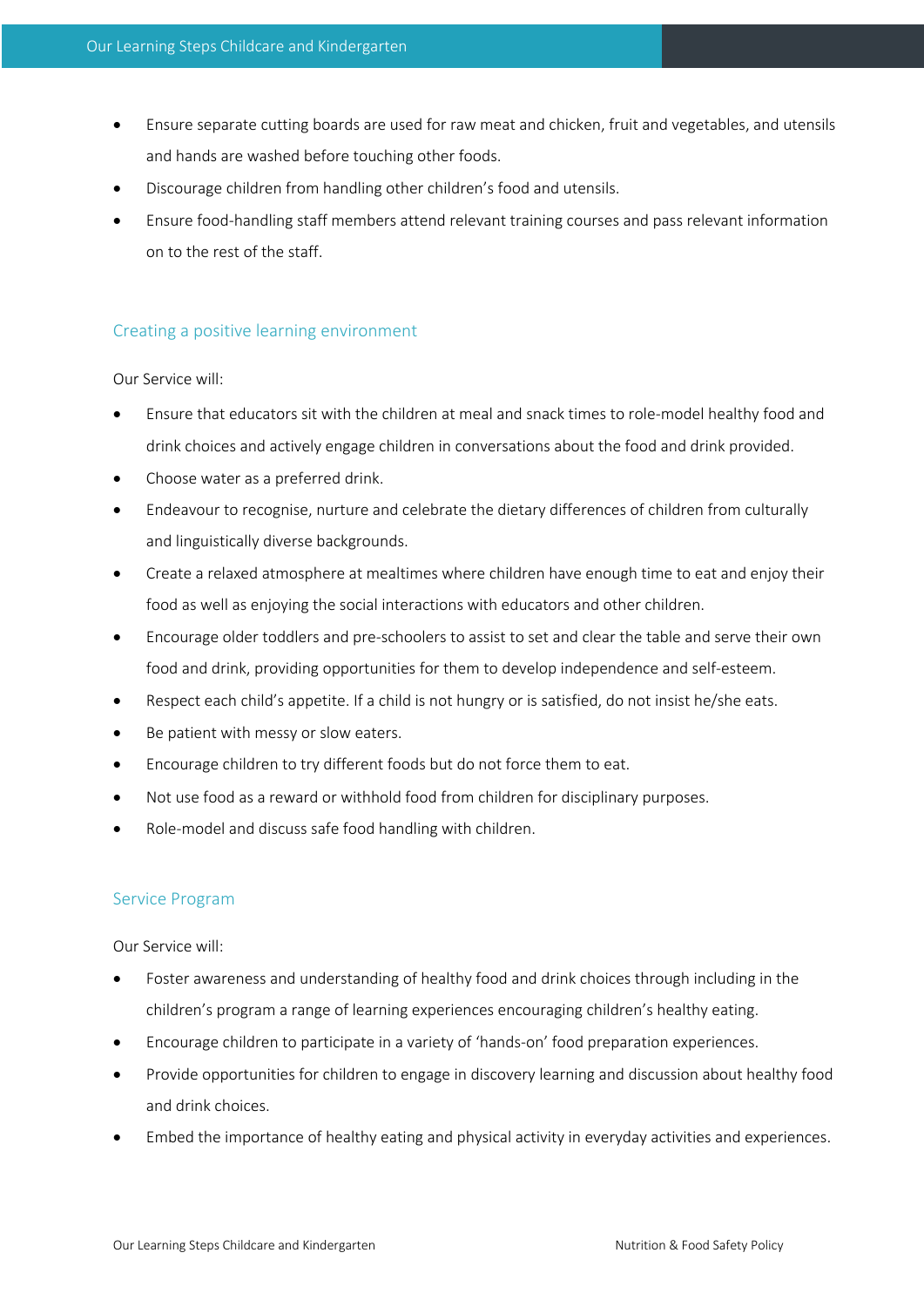#### Cooking with children

Cooking experiences may sometimes be carried out with the children as a part of the program. On these occasions participating educators will be vigilant to ensure that the experience remains safe, and relevant food hygiene practices are adhered to.

#### Communicating with families

Our Service will:

- Provide a copy of the Nutrition Policy to all families upon orientation at the Service.
- Provide opportunities for families to contribute to the review and development of the policy.
- Request that details of any food allergies or intolerances or specific dietary requirements be provided to the Service and work in partnership with families to develop an appropriate response so that children's individual dietary needs are met.
- Communicate regularly with families about food and nutrition related experiences within the Service and provide up to date information to assist families to provide healthy food choices at home.
- Communicate regularly with families and provide information and advice on appropriate food and drink to be included in children's lunchboxes. This information may be provided to families in a variety of ways including factsheets, newsletters, during orientation, information sessions and informal discussion.

## Source

Australian Breast-Feeding Association Guidelines: https://www.breastfeeding.asn.au/ Australian Children's Education & Care Quality Authority. (2014). Belonging, Being and Becoming: The Early Years Learning Framework for Australia. (2009). *Food Act 2003 Food Regulation 2015*  Foodsafety.gov. (2019): https://www.foodsafety.gov Food Safety Standards (Australia only). (2015): http://www.foodstandards.gov.au/industry/safetystandards/Pages/default.aspx *Food Standards Australia and New Zealand Act 1991*  Food Standards Australia New Zealand. (2016). Safe Food Australia – A guide to the food safety standard (3rd Ed.): http://www.foodstandards.gov.au/publications/Pages/safefoodaustralia3rd16.aspx Food Standards Australia New Zealand: http://www.foodstandards.gov.au/Pages/default.aspx

Guide to the Education and Care Services National Law and the Education and Care Services National Regulations. (2017).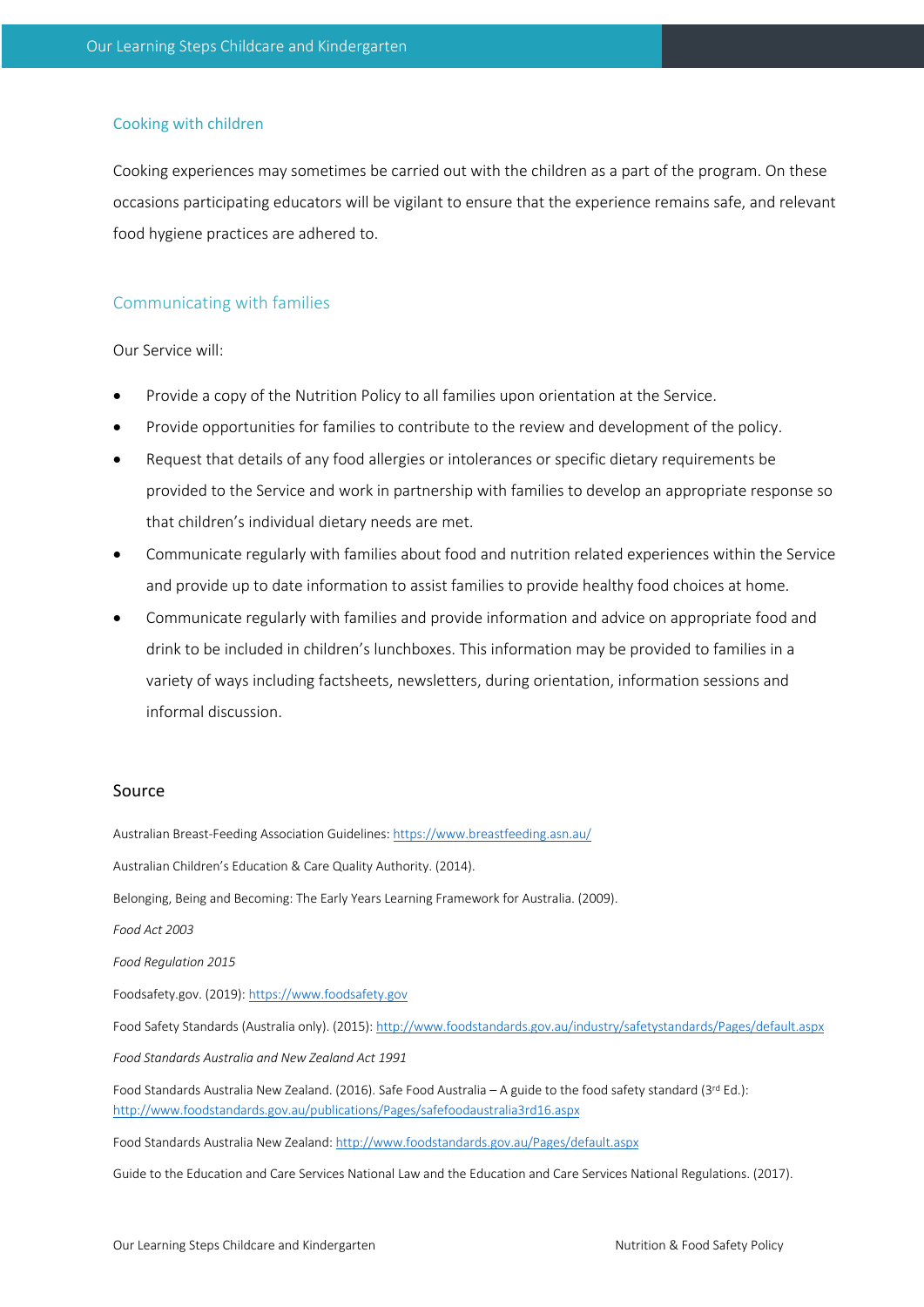Guide to the National Quality Standard. (2017).

National Health and Medical Research Council. Australian Dietary Guidelines 2013): https://www.nhmrc.gov.au/aboutus/publications/australian-dietary-guidelines

National Health and Medical Research Council. Department of Health and Ageing. Infant Feeding Guidelines. (2013): https://www.eatforhealth.gov.au/sites/default/files/files/the\_guidelines/n56b\_infant\_feeding\_summary\_130808.pdf

National Health and Medical Research Council. Eat for health: https://www.eatforhealth.gov.au/

Revised National Quality Standard. (2018).

The Australian Dental Association: https://www.ada.org.au/Home

The Department of Health. Get Up & Grow: Healthy Eating and Physical Activity for Early Childhood – Staff/Carers Book: http://www.health.gov.au/internet/main/publishing.nsf/Content/phd-gug-staffcarers

*Work Health and Safety Act 2011* 

Work Health and Safety Regulations 2011.

# REVIEW

| POLICY REVIEWED      | May 2019                                                                                                                                                                                                                                                                                                                                                                                                  | <b>NEXT REVIEW DATE</b> | May 2020                |  |
|----------------------|-----------------------------------------------------------------------------------------------------------------------------------------------------------------------------------------------------------------------------------------------------------------------------------------------------------------------------------------------------------------------------------------------------------|-------------------------|-------------------------|--|
| <b>MODIFICATIONS</b> | Food hygiene section added, comprising of:<br>$\bullet$<br>Buying and transporting food<br>Storing food<br>Preparing and serving food<br>Cleaning<br>Personal hygiene for food handlers<br>Heading added to existing information - 'All staff handling food will:'<br>New section added: Cooking with Children.<br>Additional information inserted into existing points (highlighted)<br>New source added |                         |                         |  |
| POLICY REVIEWED      | May 2019                                                                                                                                                                                                                                                                                                                                                                                                  | <b>NEXT REVIEW DATE</b> | May 2020                |  |
| <b>MODIFICATIONS</b> | Rearranged the order of points for better flow<br>$\bullet$<br>Points added (Highlighted).<br>٠<br>Sources checked for currency.<br>Sources/references corrected, updated, and alphabetised.<br>Incorrect links deleted and replaced with correct ones.<br>٠<br>Minor formatting for consistency throughout policy.                                                                                       |                         |                         |  |
| POLICY REVIEWED      | PREVIOUS MODIFICATIONS                                                                                                                                                                                                                                                                                                                                                                                    |                         | <b>NEXT REVIEW DATE</b> |  |
| May 2018             | Minor grammatical changes made to content.<br>(Not critical to its delivery)                                                                                                                                                                                                                                                                                                                              |                         | May 2019                |  |